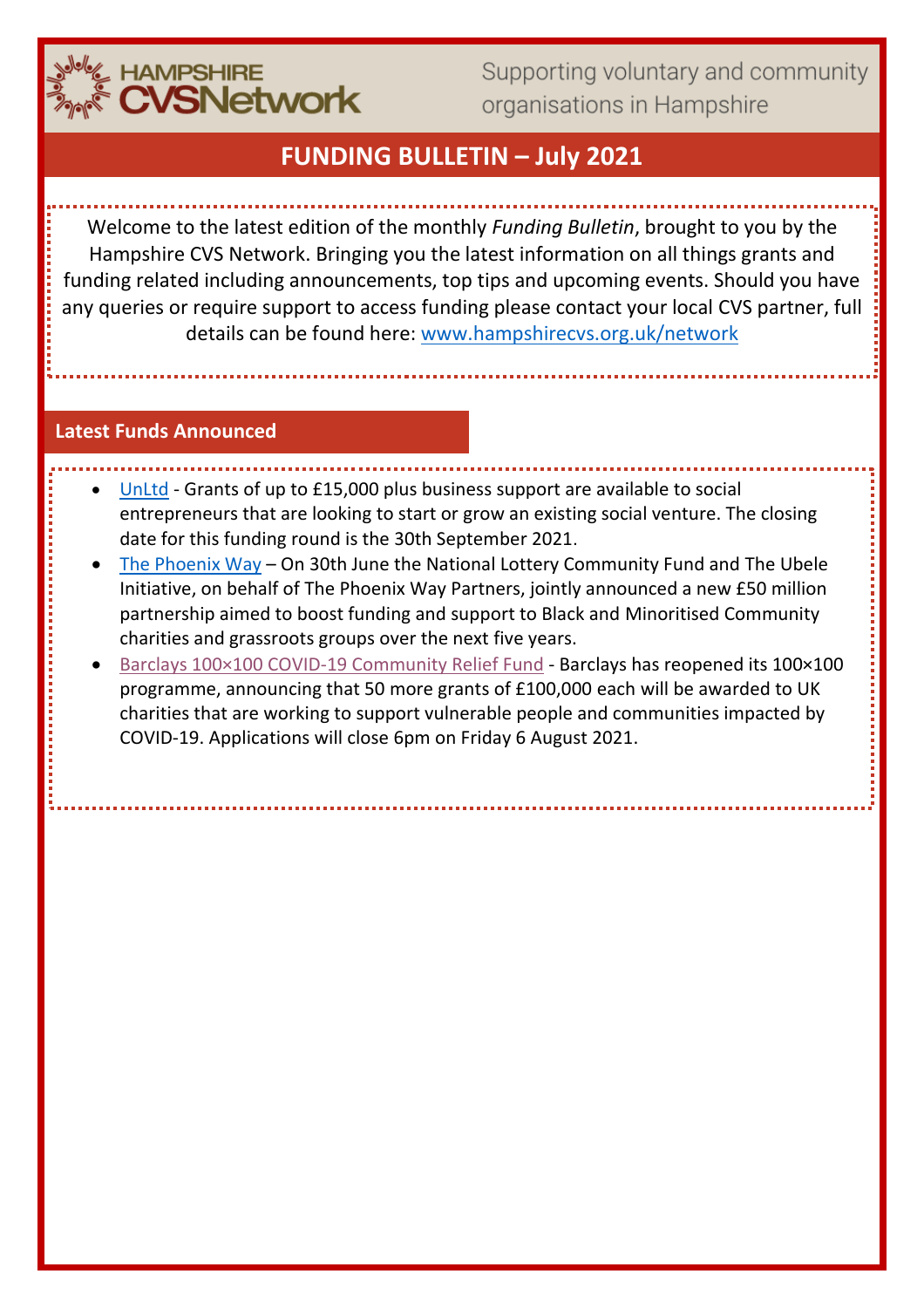## **Open Funds by Category**

**ARTS, CULTURE & HERITAGE**

- [PRS Foundation](https://prsfoundation.com/funding-support/funding-for-organisations/the-open-fund-for-organisations/) The Open Fund is available to any not-for-profit organisations based in the UK with an eligible project. Projects must involve the creation, performance and promotion of new music, allowing performers of all backgrounds to develop creatively and professionally. It awards funds up to £10,000. The next deadline is 18 October 2021
- [Culture Recovery Fund: Emergency Resource Support](https://www.artscouncil.org.uk/funding/culture-recovery-fund-emergency-resource-support) This fund aims to provide emergency funding awards to culturally significant organisations that were financially sustainable before Covid-19 but are now at imminent risk of failure and have exhausted all other options for increasing their resilience. Awards are for between £25,000 and £3 million and applications can be submitted between 15th July and 14th October 2021.
- [National Lottery Heritage Fund -](https://your.socialenterprise.academy/course/view.php?id=599) Steps to Sustainability Funding (of up to £10,000) and a programme of specialist support are available for small to medium-sized UK heritage organisations to help turn a new business idea into reality.

## **HEALTH & SOCIAL WELFARE**

- [Baily Thomas Charitable Fund](https://www.bailythomas.org.uk/) Grants are available to voluntary organisations, charities, and schools in the UK to assist with the care and relief of children, young people and adults with learning disabilities in the UK. Applications will only be considered from voluntary organisations which are registered charities or are associated with a registered charity.
- [Bishop of Guildford's Communities Fund](https://www.cofeguildford.org.uk/making-disciples/cultivating-community-partnerships/bishops-community-fund) The funding is intended for projects initiated by Church of England churches (and those in active partnership with them) that aim to help disadvantaged and vulnerable people across the Diocese of Guildford, which includes NE Hampshire. Priority is given to projects and partnerships which help to regenerate local communities and build community capacity to meet local needs
- Wessex Cancer Alliance [Communities Against Cancer](https://actionhampshire.org/what-we-do/projects/communities-against-cancer/) The programme seeks to facilitate cancer awareness and prevention activities by helping people understand how to reduce their risk of cancer and how to stay healthy. It is not for funding groups to support people living with cancer. Grants of between £500 and £5,000 are available.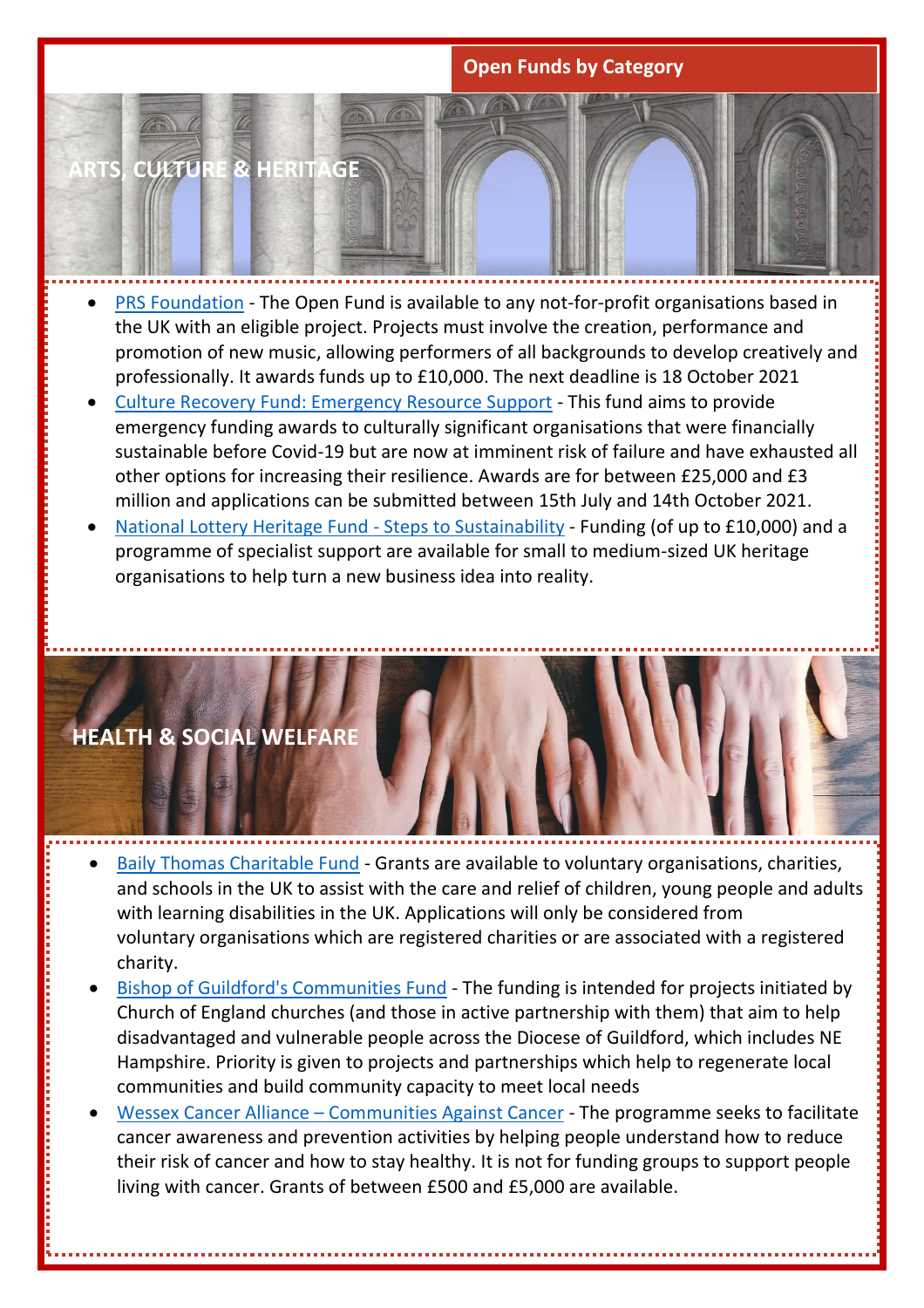## **ENVIRONMENT**

- [The Chestnut Fund](https://www.tcv.org.uk/communities/join-community-network/the-chestnut-fund) Grants are available to encourage and enable independent community conservation groups that are part of the Conservation Volunteers Community Network to carry out conservation activities.
- [Urban Tree Challenge Fund](https://www.gov.uk/guidance/urban-tree-challenge-fund) Funding for public bodies, non-government organisations, community groups, charities, individuals, and private companies, to support the planting and establishment of large and small trees in urban and peri-urban areas of England. The 2021 round (Round 3) is now open. Applications must be received by 25 July 2021
- [Theatre Improvement Scheme](http://www.theatrestrust.org.uk/how-we-help/grants-funding/theatre-improvement-scheme)  Wolfson Foundation The scheme supports charitable theatre operators in the UK to carry out capital projects to improve their theatre buildings. Grants of up to £20,000 are available. The next deadline for applications is 6 September 2021.

# **CHILDREN & YOUNG PEOPLE**

- [Barker-Mill Foundation](https://barkermillfoundation.com/) The aim of the Foundation is to provide support to local charities, schools and organisations in the south west Hampshire area. There is a focus on more deprived local areas.
- **[BBC Children In Need](https://www.bbcchildreninneed.co.uk/grants/covid-19-funding-streams/) BBC Children In Need are still encouraging groups to apply for** funding to support the day-to-day running costs of organisations delivering to support disadvantaged young people. Main Grants 2021 - Over £10,000 per year. Deadline is 23rd August

## **COMMUNITY DEVELOPMENT**

- [Local Connections Fund](https://www.tnlcommunityfund.org.uk/funding/programmes/local-connections-fund-round-2)  Round 2 Open The Local Connections Fund provides grants of £300 - £2,500 to small, local organisations (with an annual income of £50,000 or less) that are working to reduce loneliness by helping people build connections across their communities. Deadline 6 August
- [Neighbourhood Planning Grants and Support Programme](https://neighbourhoodplanning.org/) Grants and technical support are available for town and parish councils, neighbourhood forums and prospective neighbourhood forums to draw up a neighbourhood plan or neighbourhood development order in England.